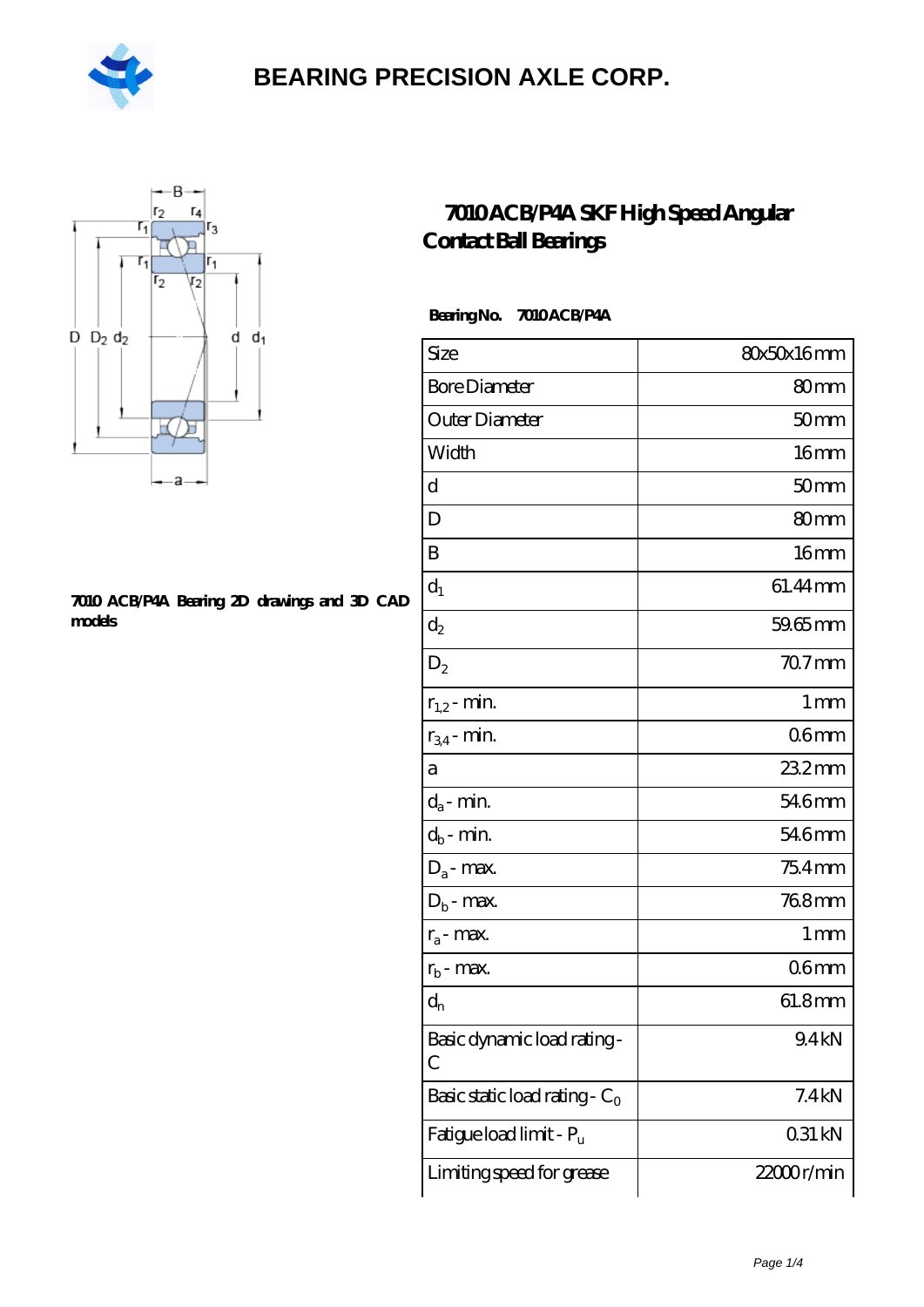

| lubrication                           |             |
|---------------------------------------|-------------|
| Limiting speed for oil<br>lubrication | 32000mm/min |
| Ball - $D_w$                          | 5556mm      |
| $Ball - z$                            | 27          |
| $G_{ref}$                             | 311 cm3     |
| Calculation factor - e                | 068         |
| Calculation factor - $Y_2$            | 087         |
| Calculation factor - $Y_0$            | 038         |
| Calculation factor - $X_2$            | Q41         |
| Calculation factor - $Y_1$            | 092         |
| Calculation factor - $Y_2$            | 1.41        |
| Calculation factor - $Y_0$            | 0.76        |
| Calculation factor - $X_2$            | 067         |
| Preload class $A - G_A$               | 56N         |
| Preload class $B - G_B$               | 110N        |
| Preload class $C - G_C$               | 330N        |
| Calculation factor - f                | 1.06        |
| Calculation factor - $f_1$            | 0.99        |
| Calculation factor - f <sub>2A</sub>  | 1           |
| Calculation factor - f <sub>2B</sub>  | 1.01        |
| Calculation factor - $f_{\chi}$       | 1.04        |
| Calculation factor - $f_{HC}$         | 1           |
| Preload class A                       | 87N/micron  |
| Preload class B                       | 110N/micron |
| Preload class C                       | 165N/micron |
| $d_1$                                 | 61.44 mm    |
| $d_2$                                 | $59.65$ mm  |
| $D_2$                                 | $707$ mm    |
| $r_{1,2}$ min.                        | 1 mm        |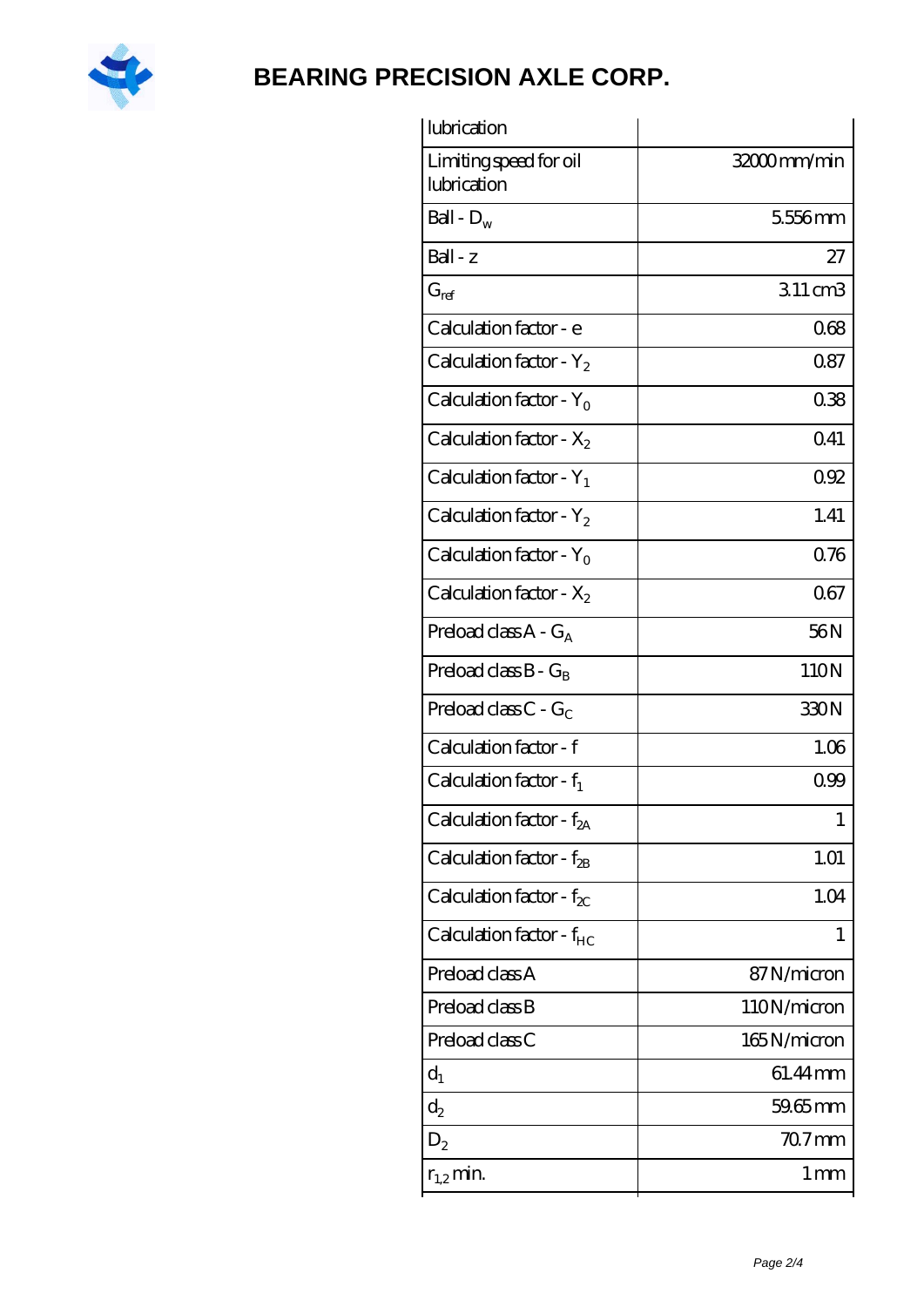

| $r_{34}$ min.                               | $06$ mm            |
|---------------------------------------------|--------------------|
| $d_{a}$ min.                                | 54.6mm             |
| $d_h$ min.                                  | 546mm              |
| $D_a$ max.                                  | $754$ mm           |
| $Db$ max.                                   | 768mm              |
| $r_a$ max.                                  | $1 \,\mathrm{mm}$  |
| $rb$ max.                                   | 06 <sub>mm</sub>   |
| $d_{n}$                                     | 61.8mm             |
| Basic dynamic load rating C                 | 125kN              |
| Basic static load rating $C_0$              | 12.2kN             |
| Fatigue load limit $P_{\rm u}$              | 0.31 kN            |
| Attainable speed for grease<br>lubrication  | 22000r/min         |
| Attainable speed for oil-air<br>lubrication | 32000r/min         |
| Ball diameter $D_w$                         | 5556mm             |
| Number of balls z                           | 27                 |
| Reference grease quantity<br>$G_{\rm ref}$  | $311 \text{ cm}^3$ |
| Preload class A $G_A$                       | 56N                |
| Static axial stiffness, preload<br>classA   | 87N/µ m            |
| Preload class $B G_B$                       | 110N               |
| Static axial stiffness, preload<br>classB   | $110N/\mu$ m       |
| Preload class C $G_C$                       | 330N               |
| Static axial stiffness, preload<br>classC   | $165N/\mu$ m       |
| Calculation factor f                        | 1.06               |
| Calculation factor $f_1$                    | 099                |
| Calculation factor $f_{2A}$                 | 1                  |
| Calculation factor $f_{\rm 2B}$             | 1.01               |
| Calculation factor $f_{\chi}$               | 1.04               |
| Calculation factor $f_{HC}$                 | 1                  |
|                                             |                    |